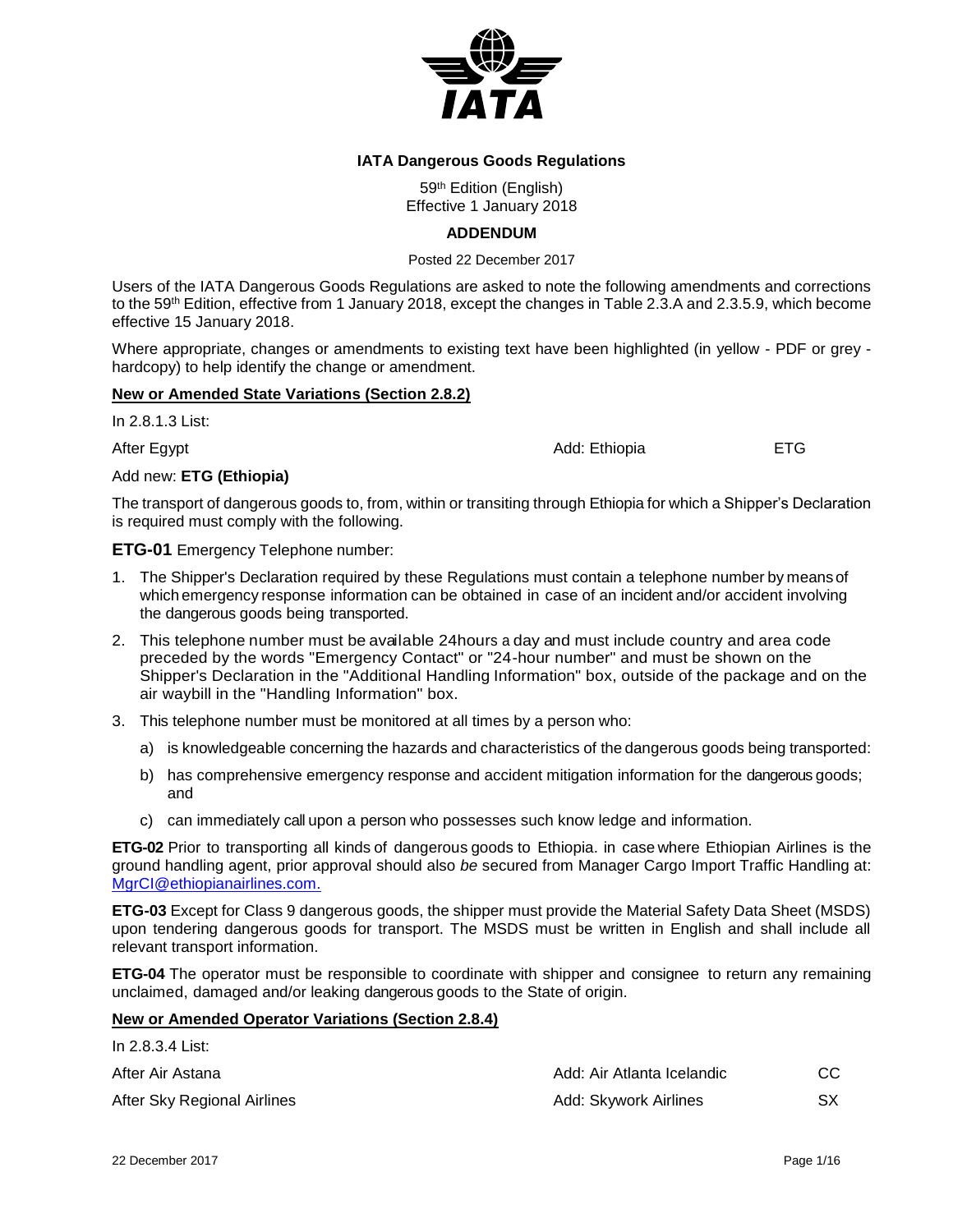

## Amend **5X (UPS Airlines)**

**5X-02** Small Package Service–Origins or Destinations outside U.S.: UPS International Small Package service rules and restrictions apply to all dangerous goods shipments with an origin and/or destination outside of the USA. Such shipments, including Biological Substances, Category B, will be accepted by contract only (see 5X-01 above for USA domestic shipments). Countries available for service are shown at the following web site in the column for "Biological Substances, Category B:

Website: https://www.ups.com/us/en/help-center/packaging-and-supplies/special-care-shipments/internationaldangerous-goods/approved-countries.page

Packages requiring an IATA Shipper's Declaration for Dangerous Goods must not exceed 30 kg gross weight. When shipping packages requiring an IATA Shipper's Declaration for Dangerous Goods, combination packagings must be used for shipments made under passenger aircraft provisions. Single packagings may only be used for "Cargo Aircraft Only" (CAO) shipments. Packages requiring a Shipper's Declaration must not exceed 30 kg gross weight. When applicable, not more than three compatible different dangerous goods may be contained in one outer packaging (5.0.2.11).

The following classes/divisions of Dangerous Goods are prohibited from UPS international Small Package service:

- Class 1 (Explosives)
- Division 2.3 (Toxic Gas)
- Substances that require the Keep Away From Heat label, or are subject to Special Provision A136
- Division 4.2 (Spontaneously Combustible)
- Division 4.3 (Dangerous When Wet)
- Division 5.2 (Organic Peroxide)
- Division 6.1—Substances requiring a "Toxic" label other than those assigned to P.G. III, which must display the marking "PGIII" adjacent to the "Toxic" label

Shipments of UN 3506, Mercury contained in manufactured articles will be accepted only when the packages do not require a "Toxic" sub-risk label.

- Division 6.2 (Infectious Substances, Category A)
- Class 7—Substances requiring a "Radioactive" White–I, Yellow–II, Yellow–III, or Fissile label.
	- Radioactive Material, Excepted Package shipments are also prohibited (except between the U.S. and Canada).
- Class 9—Shipments of UN 2807, Magnetized material which conform to Packing Instruction 953 are limited to origins and destinations within the UPS International Dangerous Goods (IDG) network. A listing of origins and destinations authorized for IDG may be found at the following link: https://www.ups.com/us/en/helpcenter/packaging-and-supplies/special-care-shipments/international-dangerous-goods/approvedcountries.page. Additionally, such shipments must be labelled in accordance with Packing Instruction 953 and documented in one of the following ways:
	- Identified as "Magnetized material" in a Package Reference field on the UPS Shipping Label; or
	- Accompanied by a written document, affixed directly to the outside of the package or contained in a resealable envelope on the package, identifying the contents as "Magnetized material".
- Complete information about UPS Small Package International Dangerous Goods service, including specific limitations per package, may be found at the link for UPS GUIDE FOR SHIPPING INTERNATIONAL DANGEROUS GOODS at the site identified in variation 5X-01.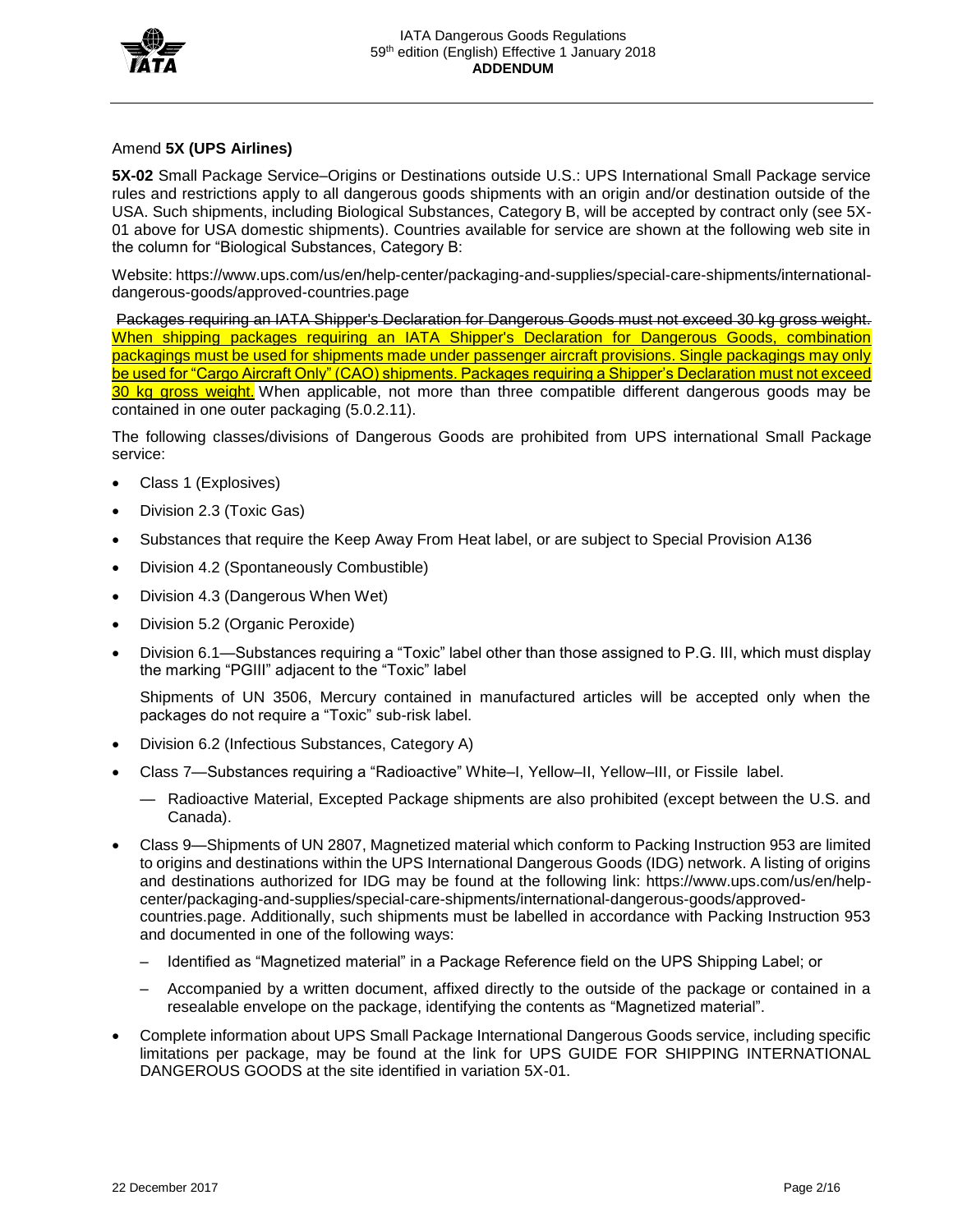

• All permitted Dangerous Goods in Excepted Quantities are accepted. UPS class/division restrictions do not apply to Dangerous Goods in Excepted Quantities.

Shipments of UN 3480, Lithium ion batteries and UN 3090, Lithium metal batteries are accepted only when prepared under Section IA or IB of the relevant Packing Instruction. Shipments containing UN 3090 or UN 3480 prepared according to Section II are not accepted. Refer to 5X-08 for pre-approval requirements related to shipments of UN 3090.

(see 1.3.2, 8.1.6.9.1 and 10.8.3.9.1).

#### Amend **AC (Air Canada)**

**AC-04** Aircraft engines shipped under special provision A70, must be tendered with an original copy of the purged certificate and signed by the company that performed the maintenance or overhaul (see Packing **Instruction 950). Not used.** 

**AC-06** The number of packages of Section II Lithium Batteries in Packing Instructions 966, 967, 969 and 970 must be indicated on the Air Waybill. The number of packages marked with the lithium battery mark in compliance with Section II of the packing instructions 966, 967, 969 and 970, must be added in the "Nature and quantity of goods" box of the air waybill.

### Amend **AF (Air France)**

**AF-05** For air waybills with more than one piece in the "Number of pieces" box, the number of packages marked with the **lithium battery mark** / lithium battery handling label in compliance with the section II of the packing instructions 965, 966, 967, 968, 969 and 970 must be added, for each Packing Instruction concerned, in the "Nature and Quantity of goods" box of the air waybill.

#### Amend **AR (Aerolineas Argentinas)**

Add new

**AR-15** Fissile radioactive material will not be accepted for transport (see 10.5.13).

#### Amend **AU (Austral Lineas Aereas)**

Add new

**AU-15** Fissile radioactive material will not be accepted for transport (see 10.5.13).

#### Amend **BI (Royal Brunei Airlines)**

**BI-01** The shipper must provide a 24-hour emergency telephone number of a person/agency, who is knowledgeable of the hazards, characteristics and actions to be taken in case of accident or incident concerning each of the dangerous goods being transported. The telephone number, including the country and area code, preceded by the words Emergency Contact or 24-Hour Number must show in the Additional Handling Information box of the DGD and on the package, e.g. Emergency Contact +673 212 345 67 (see 8.1.6.11 and 10.8.3.11).

## Amend **BT (airBaltic)**

**BT-02** All Radioactive materials including excepted quantity- RRY, RRW and RRE are prohibited from carriage as cargo and in mail on airBaltic aircraft. Not used

Add new

#### **CC (Air Atlanta Icelandic)**

**CC-01** Lithium ion cells and batteries (UN 3480), including those approved by an appropriate authority under special provisions A88 or A99, packed in accordance with PI 965 will not be accepted for carriage on Air Atlanta Icelandic aircraft, with the exception of those consigned by pre-approved shippers. This prohibition does not apply to: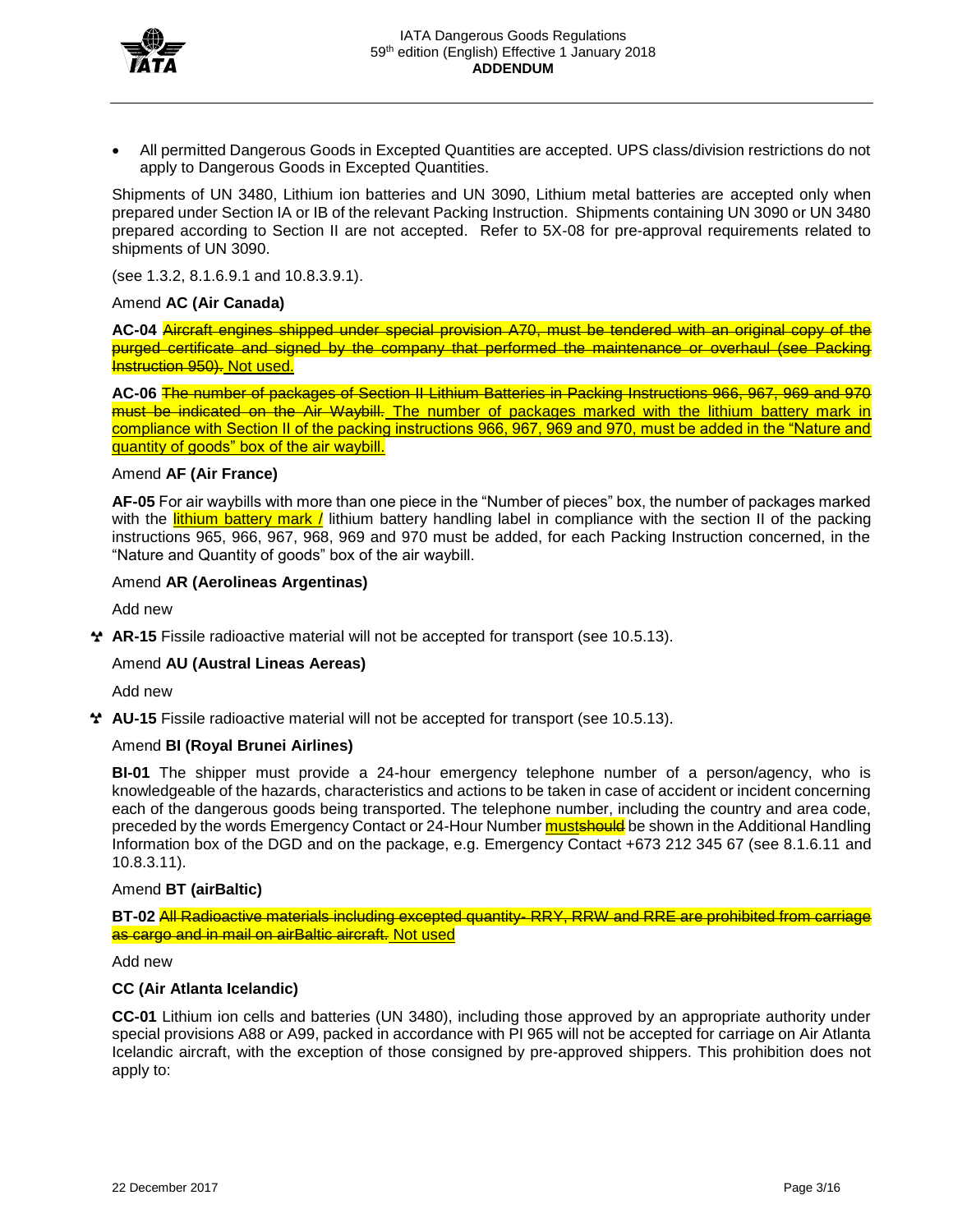

• Lithium ion cells and batteries packed with or contained in equipment (UN 3481) in accordance with PI 966 or PI 967.

**CC-02** Lithium metal cells and batteries (UN 3090), including those approved by an appropriate authority under special provisions A88 or A99, packed in accordance with PI 968 are prohibited from carriage on Air Atlanta Icelandic aircraft. This prohibition does not apply to:

• Lithium metal cells and batteries packed with or contained in equipment, UN 3091, in accordance with PI 969 and PI 970.

## Amend **CI (China Airlines)**

**CI-01** The following dangerous goods will not be accepted for carriage as cargo on China Airlines' passenger flights:

- 1. Class 1 to Class 8, except for UN1072 (in compliance with S.P. A302), UN2908, UN 2909, UN2910, UN2911, UN3164 (in compliance with P.I.208 (a), and UN3373.
- 2. Fully regulated lithium ion batteries, **UN 3481** (Class 9) as per section I of PI 966-967 (RLI).
- 3. Fully regulated lithium metal batteries, **UN 3091 (Class 9)** as per section I of PI 969-970 (RLM).
- 4. **UN 3171 Battery-powered vehicle (Class 9) powered by lithium batteries.**

#### *Note:*

*Above prohibitions do not apply to CI company material.*

**CI-03** Dangerous goods in consolidations will not be accepted for carriage, except for:

- (a) consolidations having one master air waybill with one or more house air waybill(s) containing only dangerous goods; or
- (b) consolidations containing the following dangerous goods and general cargo:
- UN 1845 Carbon dioxide, solid (Dry ice) when used as a refrigerant for non-dangerous goods;
- UN 2807 Magnetized material as per PI 953 and with field strength no more than 0.418 A/m or 0.00525 Gauss measured at a distance of 4.6 m;
- ID 8000 Consumer commodity/UN 1266 Perfumery product;
- UN 3481/UN 3091 Lithium ion/metal batteries in compliance with Section II of PI 966/967/969/970.

CI-07 Dangerous goods offered for transport under State exemptions or under State approval in accordance with special provision A1 or A 2 approvals (e.g. as required by Special Provision A1, A2, A106, etc.) will not be accepted for carriage.

**CI-09** The following dangerous goods will not be accepted for carriage as cargo by China Airlines' aircraft:

- (a) Lithium Ion cells and batteries (UN 3480) prepared in accordance with Section II of Packing Instruction 965.
- (b) Lithium Metal cells and batteries (UN 3090), prepared in accordance with Section IA, IB and II of Packing Instruction 968.
- (c) UN 3480 Section IA/IB of PI 965, UN 3481 Section I of PI 966/PI 967 and UN 3091 Section I of PI 969/PI 970 packed with any other dangerous goods in same outer packaging, or overpacked with any other dangerous goods. This prohibition does not apply to equipment or machinery containing lithium batteries and other dangerous goods.

#### *Note:*

*Above prohibitions does do not apply to CI company material.*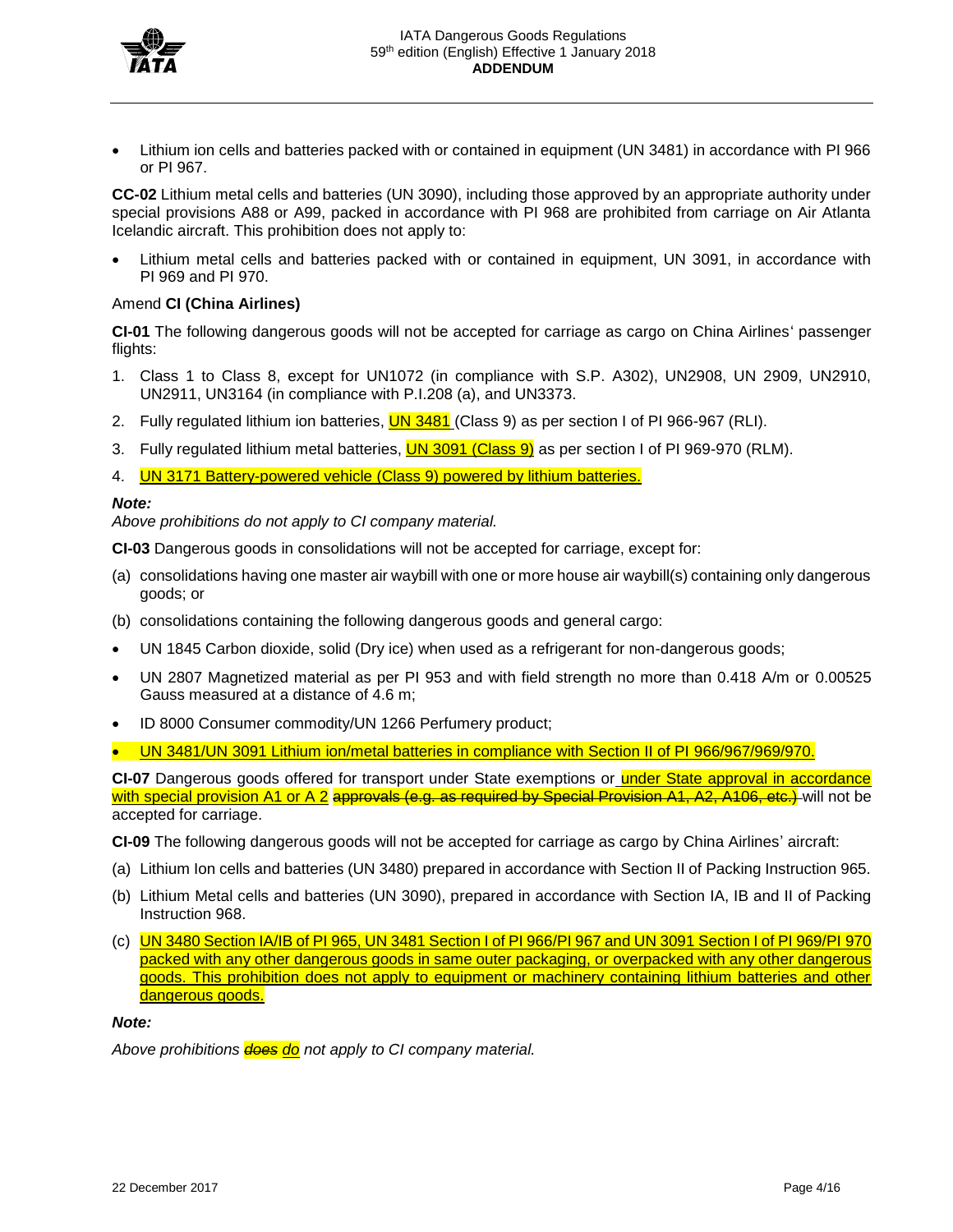

## Amend **EI (Aer Lingus)**

**EI-02** Not used. Unless specifically approved by Aer Lingus, passengers and crew are limited to a maximum of 4 spare lithium batteries up to 100 Wh per person. Spare batteries are restricted to 'carry on' cabin baggage only (see 2.3.5.9).

## Amend **EY (Etihad Airways)**

**EY-04** UN 3090 Lithium metal batteries. Lithium metal cells and batteries are prohibited from carriage as cargo on all Etihad aircraft. This applies to Section IA, IB and Section II of Packing Instruction 968. UN 3091 Lithium metal batteries. Lithium metal cells and batteries are prohibited from carriage as cargo on all Etihad passenger aircraft. This applies to Section I of Packing Instructions 969 & 970.

This prohibition does not apply to:

- lithium metal cells and batteries packed with or contained in equipment (UN 3091) in accordance with Section II of PI 969 and PI 970 on Etihad cargo aircraft; or
- lithium batteries (rechargeable and non-rechargeable) covered by the Provisions for Dangerous Goods Carried by Passengers or Crew (see 2.3.2 to 2.3.5 and Table 2.3.A).

#### Amend **G3 (GOL Airlines)**

**G3-01** The following classes with primary or secondary risk will not be shipped by air unless

GOL gives prior approval:

- Class 1 Explosives
- Class 2 Gases
- Class 3 Flammable liquids
- Class 4 Flammable solids
- Class 7 Radioactive materials
- UN3091 Lithium metal batteries contained in equipment

Requests for approval must be sent previously to the following e-mail address: [gr-](mailto:gr-controledequalidadecgo@voegol.com.br) [controledequalidadecgo@voegol.com.br](mailto:gr-controledequalidadecgo@voegol.com.br)

**G3-02** Infectious substances will be accepted subject to prior arrangements in accordance with the following: Division 6.2, category B shipments must comply with the following requirements:

- the shipper must provide proof that the shipment is can be legally accepted allowed for transport and complies with all policies from the States involved;
- the shipper must send to the airline a certificate signed by a physician, scientist or a similar professional, stating that the shipment complies with all requirements regarding biological substances from category B;

Division 6.2, Category A, infected animals will not be allowed for transportation.

**G3-04** The shipper must provide a 24-hour emergency telephone number of a person / agency who knowledgeable of the hazards, characteristics and actions to be taken in case of an accident or incident concerning each of the dangerous goods being transported. The telephone number, including the country and area code, preceded by the words "Emergency Contact" "24-Hour Emergency Number" or equivalent text in Portuguese, must be inserted in the Shipper's Declaration, preferably in the "Handling information" box.

This is not required for the following:

• excepted quantities;

limited quantities;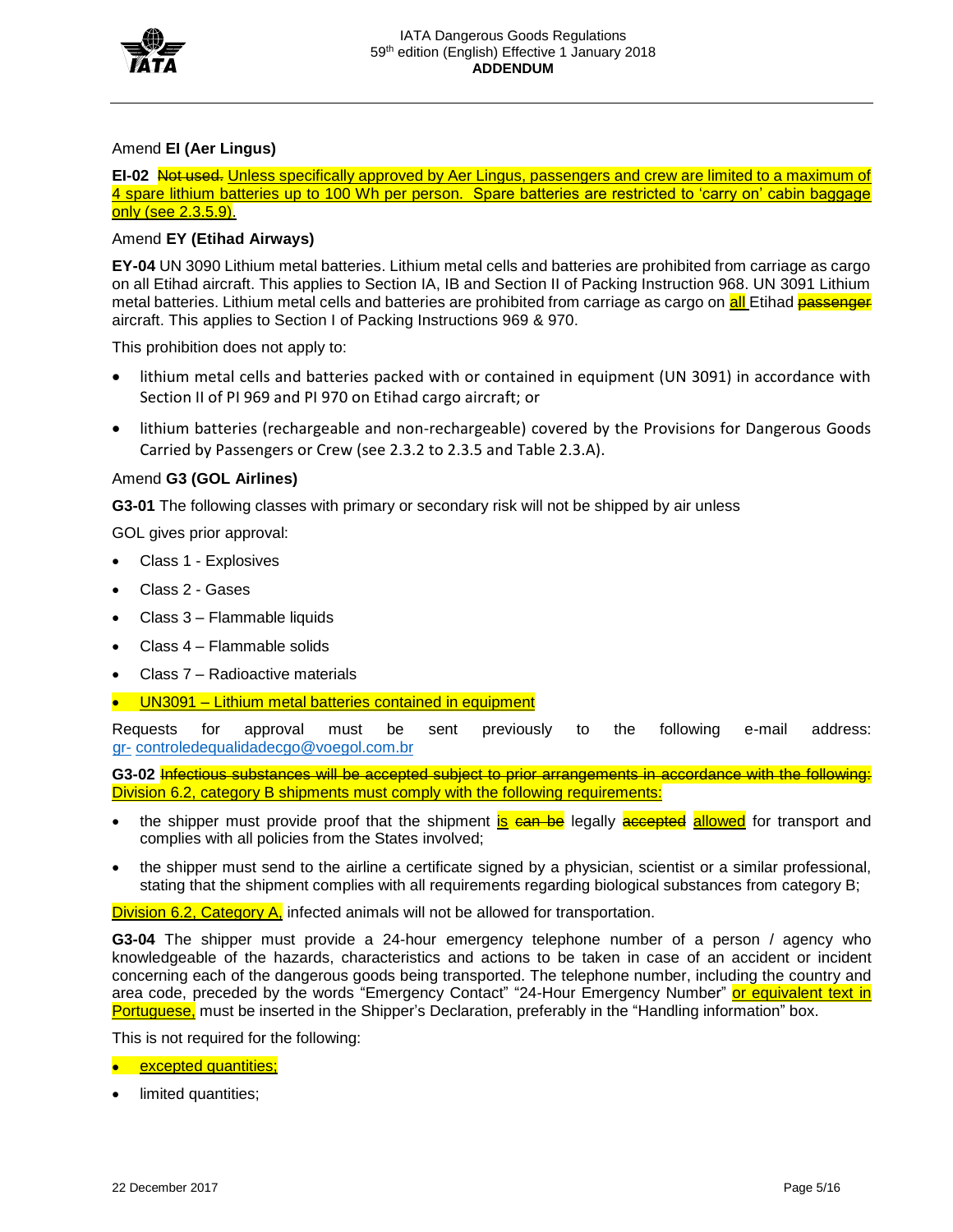

- dry ice; and
- consumer commodities.

**G3-05** Dangerous goods must not be consolidated with non-dangerous goods. Not used.

**G3-07** UN 3091 (Lithium metal batteries contained in or packed with equipment) are prohibited from carriage as cargo on passenger aircraft. This prohibition does not apply to: Lithium ion cells and batteries packed with or contained in equipment (UN 3481) in accordance with PI 966 or PI 967. Electronic cigarettes containing lithium batteries are prohibited for transport as cargo on GOL Aircraft.

UN 3480 (lithium-ion battery), UN 3090 (lithium-metal battery) and electronic cigarettes that contain lithium battery are not allowed for transportation as cargo. Used lithium-ion batteries are not accepted for transport.

**G3-08** Wheelchairs with spillable or wet batteries are accepted only if the battery has been removed from the wheelchair and packed according to 2.3.2.3 and 9.3.14.

GOL sets additional restrictions regarding the "Provisions for Dangerous Goods Carried by Passengers or Crew" (Table 2.3.A). Request our edition by e-mail: [gr-controledequalidadecgo@voegol.com.br](mailto:gr-controledequalidadecgo@voegol.com.br)

Add new

**G3-09** Dry ice shipments are limited to 50 kg per package and 500 kg per flight.

#### Amend K**M (Air Malta)**

**KM-01** Small gaseous oxygen or air cylinders required for medical use are not permitted in passenger checked or carry-on baggage. Should a passenger require supplementary oxygen, a 48 hrs prior request must be made to Air Malta.

Medical Help DeskTel: +356 22 999 296, or e-mail: **[medical.airmalta@centrecom.eu](mailto:medical.airmalta@centrecom.eu)** [medical.airmalta@airmairmalta.com](mailto:medical.airmalta@airmairmalta.com)

#### Amend **OM (MIAT—Mongolian Airlines)**

**OM-05** The carriage of Carbon dioxide, solid (dry ice) UN 1845 is limited to a net weight of 200 kg per B767- 300 and B737-800 aircraft.

**OM-08** Except for ID 8000, Consumer commodity, dangerous goods in limited quantities ("Y" packing instructions) will not be accepted for carriage (See Subsection 2.7).

*Note:*

*The above requirement does not apply to Company Material.*

Class 7—Radioactive material will not be accepted for carriage (see 10.10.2).

*Note:*

*The above requirement does not apply to UN 2911 as MIAT-Mongolian Airlines Company Material.*

**OM-09** Dangerous goods in consolidations will not be accepted for carriage (See 1.3.3, 8.1.2.4, 9.1.8 and 10.8.1.5). Dangerous goods in Packing Group I will not be accepted for carriage.

*Note:*

*The above restriction does not apply to MIAT-Mongolian Airlines Company Material.*

**OM-10** Salvage packaging will not be accepted. Dangerous goods listed in the list of high consequence dangerous goods will not be accepted for carriage.

*Note:* 

*The above restriction does not apply to MIAT-Mongolian Airlines Company Material.* 

**OM-11** Class 7—Radioactive material will not be accepted for carriage (See 10.10.2).

Note: The above requirement does not apply to UN 2911 as MIAT-Mongolian Airlines Company Material.

Lithium ion batteries as follows will not be accepted for carriage as cargo: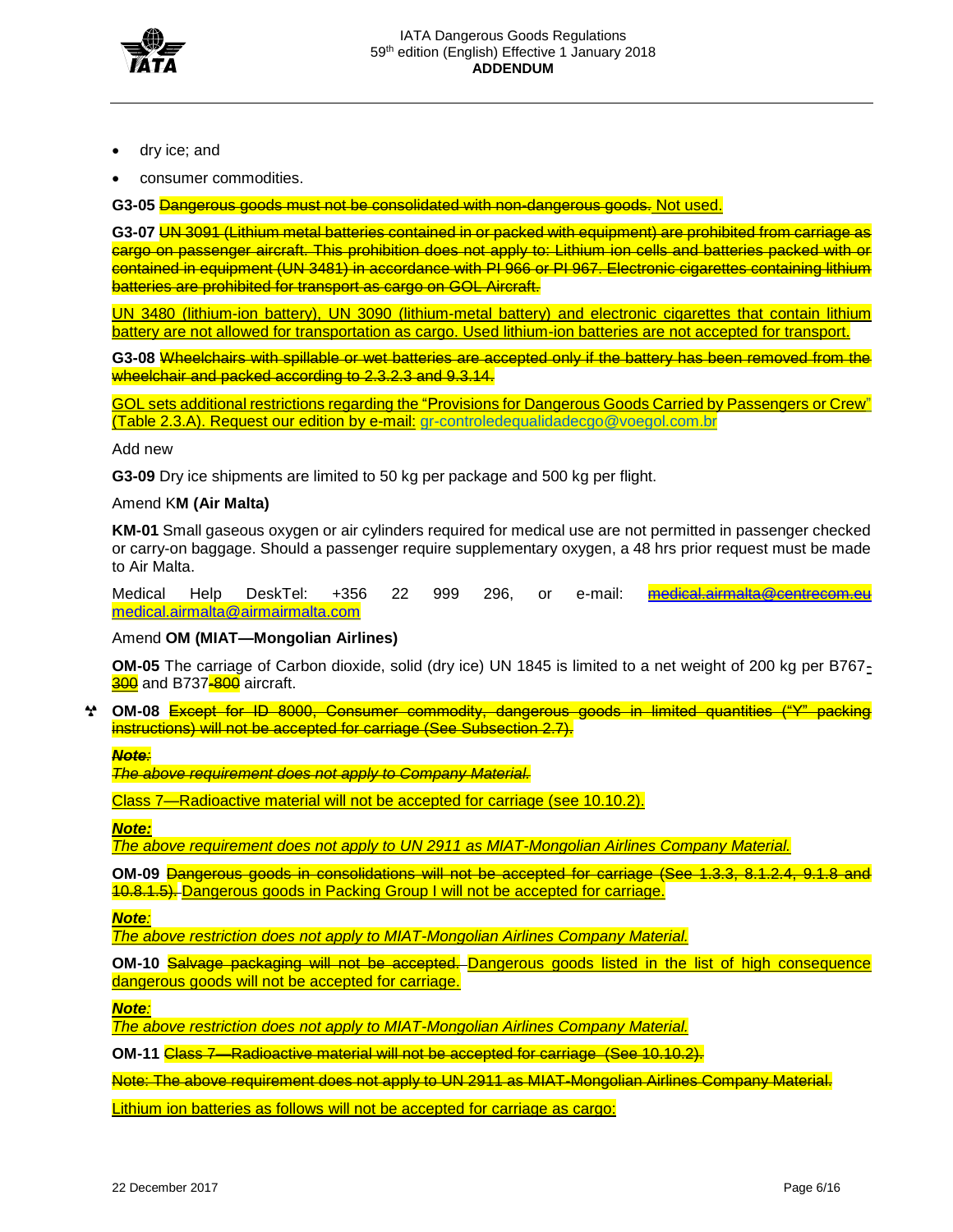

• UN3481-Lithium ion and or lithium polymer cells and batteries packed with or contained in equipment, prepared in accordance with Section I of Packing Instructions 966 and 967.

#### *Note:*

*The above restriction does not apply to MIAT-Mongolian Airlines Company Material.*

From OM-12 to OM-20 show as "Not used".

#### Amend **PG (Bangkok Airways)**

**PG-01 Dangerous goods, as defined by these Regulations, will not be accepted for carriage, with the exception** of those articles and substances permitted for passengers and crew (see 2.3 and Table 2.3.A). Not used.

**PG-02** Dangerous Goods CARGO, MAIL and COMAT will not be accepted. Carbon dioxide solid/Dry Ice maximum of 200 kg per flight, when used as refrigerant will be accepted. Not used.

**PG-03** Dangerous Goods to provide medical aid to a patient during flight will be accepted with the condition of **IATA DGR 1.2.7.1(a). Not used.** 

#### *Note:*

*Contact for additional information, evaluation or operator approval is:* email: dgacceptance@bangkokair.com

#### Amend **QK (Jazz Aviation LP)**

**QK-04** Aircraft engines shipped under special provision A70, must be tendered with an original copy of the purged certificate and signed by the company that performed the maintenance or overhaul (see Packing **Instruction 950). Not used.** 

**QK-06** The number of packages of Section II Lithium Batteries in Packing Instructions 966, 967, 969 and 970 must be indicated on the Air Waybill. The number of packages marked with the lithium battery mark in compliance with Section II of the packing instructions 966, 967, 969 and 970, must be added in the "Nature and quantity of goods" box of the air waybill.

#### Amend **RH (Hong Kong Airlines)**

**RH-02** Excepted packages of Class 7 radioactive materials, including all types of excepted packages will not be accepted for carriage.

#### Amend **RS (Sky Regional Airlines)**

**RS-04** Aircraft engines shipped under special provision A70, must be tendered with an original copy of the purged certificate and signed by the company that performed the maintenance or overhaul (see Packing **Instruction 950). Not used.** 

**RS-06** The number of packages of Section II Lithium Batteries in Packing Instructions 966, 967, 969 and 970 must be indicated on the Air Waybill. The number of packages marked with the lithium battery mark in compliance with Section II of the packing instructions 966, 967, 969 and 970, must be added in the "Nature and quantity of goods" box of the air waybill.

#### Amend **RV (Air Canada Rouge)**

**RV-04** Aircraft engines shipped under special provision A70, must be tendered with an original copy of the purged certificate and signed by the company that performed the maintenance or overhaul (see Packing Instruction 950). Not used.

**RV-06** The number of packages of Section II Lithium Batteries in Packing Instructions 966, 967, 969 and 970 must be indicated on the Air Waybill. The number of packages marked with the lithium battery mark in compliance with Section II of the packing instructions 966, 967, 969 and 970, must be added in the "Nature and quantity of goods" box of the air waybill.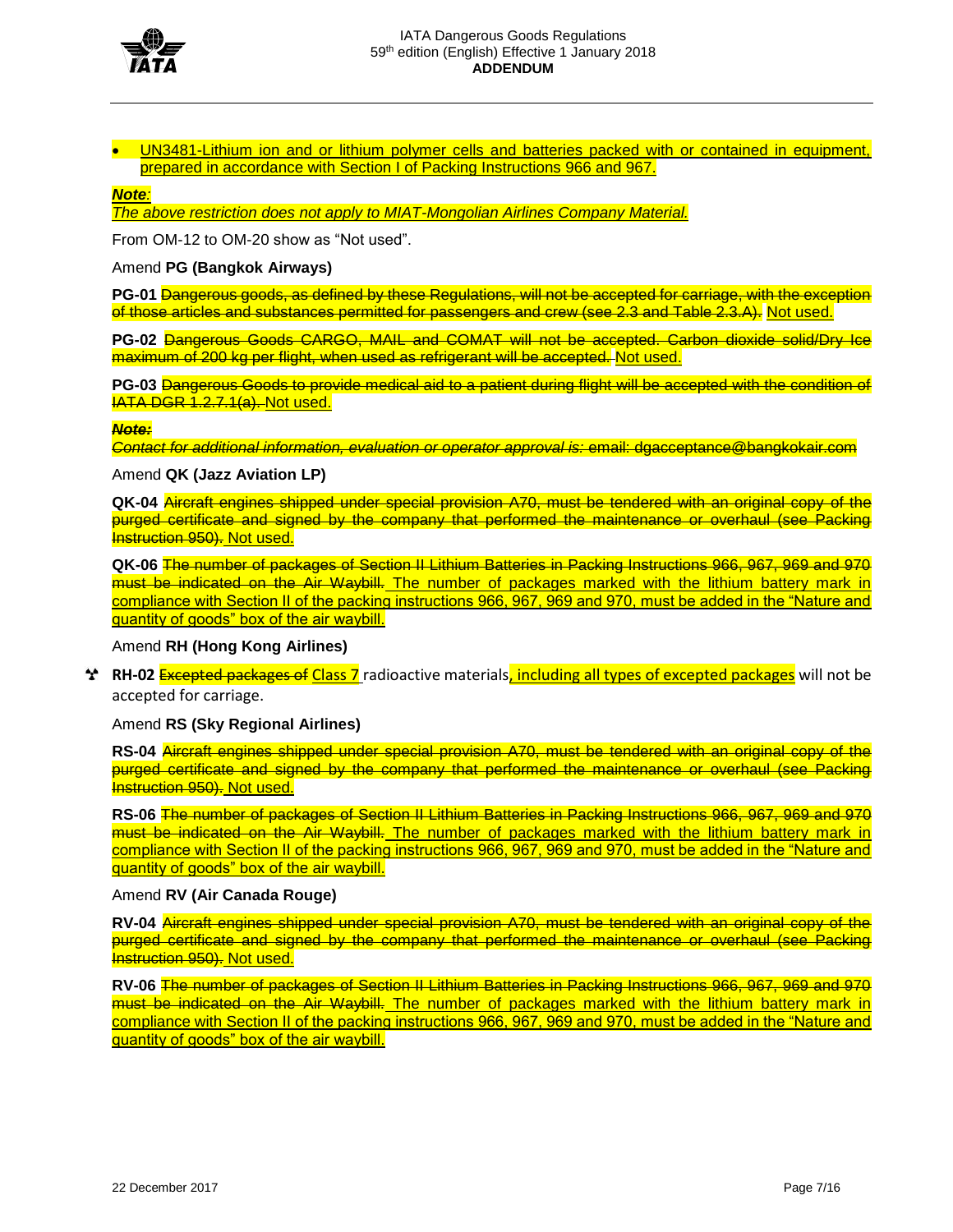

#### Add new **SX (Skywork Airlines)**

**SX-01** The shipper must provide 24-hour emergency telephone number of a person who is knowledgeable of the hazard, characteristics and actions to be taken in case of an accident or incident. The telephone number must include thecountryandareacode preceded by the words "Emergency Contact" or "24-hour number", must be inserted on the Shipper's Declaration of Dangerous Goods, preferably in the "Handling information" box.

A24-hour emergency telephoneis notrequired for shipments that do not require a Shippers Declaration for Dangerous Goods.

**SX-02** The following radioactive materials will not be accepted for carriage:

#### **UN Number Description**

- UN 2919 **Radioactive material, transported under specialarrangement** non-fissileorfissile excepted UN 2977 **Radioactive material, uranium hexafluoride, fissile**
- UN 3321 **Radioactive material, low specific activity (LSA-ll)** non-fissile or fissile excepted
- UN 3322 **Radioactive material, low specific activity (LSA-lll)** non-fissile or fissile excepted
- UN 3324 **Radioactive material, low specific activity (LSA-ll), fissile**
- UN 3325 **Radioactive material, low specific activity (LSA-lll), fissile**
- UN 3326 **Radioactive material, surface contaminated objects (SC0-l or SC0-ll), fissile**
- UN 3327 **Radioactivematerial,TypeApackage,fissile,** non-special form
- UN 3328 **Radioactive material, Type B(U) package, fissile**
- UN 3329 **Radioactive material, Type B(M) package, fissile**
- UN 3330 **Radioactivematerial,Type Cpackage,fissile**
- UN 3331 **Radioactive material, transported under special arrangement, fissile**
- UN 3333 **Radioactive material, Type A package, special form, fissile**

**SX-03** The following items will not be accepted for carriage on Skywork Airlines flights as cargo:

- UN 3091 Lithium metal batteries packed with equipment PI969, Section I
- UN3091 Lithium metalbatteries contained in equipment PI970, Section I

**SX-04** Mercurial barometers or thermometers will not be accepted for carriage in baggage, except a small medical or clinical thermometer for personal use when in its protective case.

**SX-05** Camping stoves (gas or fuel) will not be accepted for carriage in baggage. This variation applies also to used camping stoves which have been thoroughly cleaned.

#### Amend **TK (Turkish Airlines)**

**TK-06** All dangerous goods classes and radioactive materials will not be accepted in airmail (see 2.4 and **40.2.2). Not used.** 

## Amend **UL (Srilankan Airlines)**

Add new

**UL-08** Small lithium battery powered vehicles are prohibited as carry-on or checked in baggage. This prohibition applies but is not limited to air wheels, solo wheels, balance wheels and hover boards.

#### Amend **WY (Oman Air)**

**WY-04** The carriage of Limited Quantities of dangerous goods ("Y" packing instructions) is not permitted (see Subsection 2.7 and all "Y" Packing Instructions) except for ID 8000 and UN 1266.

#### Amend **XW (NokScoot Airlines)**

**XW-01** Dangerous goods, as defined by these regulations, will not be accepted for carriage, with the exception of those permitted for passengers and crew-**(see Subsection 2.3 and Table 2.3.A)** according to NokScoot's Provisions for Dangerous Goods carried by Passengers or Crew.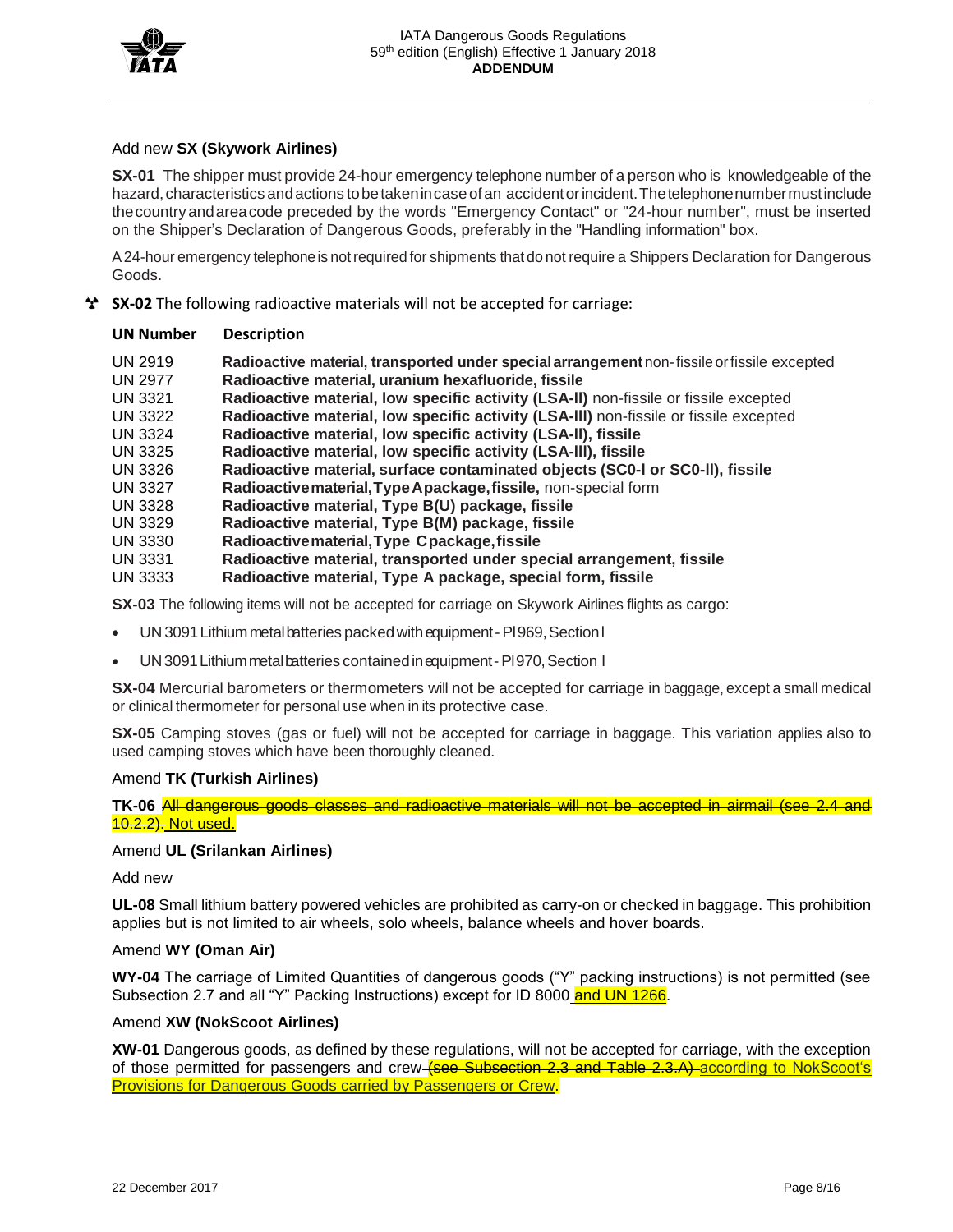

#### Add new

**XW-02** Dangerous goods will not be accepted in air mail which include items permitted under 2.4.2 (see 2.4 and 10.2.2).

**XW-03** The following dangerous goods permitted in passenger baggage as per 2.3 and Table 2.3.A are forbidden on NokScoot flight as per the detail below:

- ammunition in checked baggage (2.3.2.1);
- electronic cigarettes including e-cigars and other personal vaporizers containing batteries are banned by Thai law (2.3.5.17);
- fuel cell and fuel cell cartridges, spare (2.3.5.10);
- hair curlers containing hydrocarbon gas (2.3.5.8);
- lithium batteries: Security-type equipment containing lithium batteries (2.3.2.6);
- oxygen or air, gaseous, cylinders for medical use (2.3.4.1) are not permitted in passenger checked or carry-on baggage. Nokscoot will accept only portable oxygen concentrators (POC). Passenger's are required to check with the Nokscoot reservation office;
- permeation devices (2.3.5.16);
- specimens, non-infectious packed with small quantities of flammable liquids (2.3.5.14) and mercury barometer or thermometer (2.3.3.1).

#### **Section 2**

Pages 24-25, revise Table 2.3.A as shown:

#### **TABLE 2.3.A Provisions for Dangerous Goods Carried by Passengers or Crew (Subsection 2.3)**

| The pilot-in-command must be informed of the location                                                                                                                                                                                                                                                                                                                                                                                                                                                                                                                                                                                                                                                                                                                                                                                                                                                                                                                                                                           |                                          |            |            |    |  |
|---------------------------------------------------------------------------------------------------------------------------------------------------------------------------------------------------------------------------------------------------------------------------------------------------------------------------------------------------------------------------------------------------------------------------------------------------------------------------------------------------------------------------------------------------------------------------------------------------------------------------------------------------------------------------------------------------------------------------------------------------------------------------------------------------------------------------------------------------------------------------------------------------------------------------------------------------------------------------------------------------------------------------------|------------------------------------------|------------|------------|----|--|
| Permitted in or as carry-on baggage                                                                                                                                                                                                                                                                                                                                                                                                                                                                                                                                                                                                                                                                                                                                                                                                                                                                                                                                                                                             |                                          |            |            |    |  |
| Permitted in or as checked baggage                                                                                                                                                                                                                                                                                                                                                                                                                                                                                                                                                                                                                                                                                                                                                                                                                                                                                                                                                                                              |                                          |            |            |    |  |
|                                                                                                                                                                                                                                                                                                                                                                                                                                                                                                                                                                                                                                                                                                                                                                                                                                                                                                                                                                                                                                 | The approval of the operator is required |            |            |    |  |
| $\cdots$                                                                                                                                                                                                                                                                                                                                                                                                                                                                                                                                                                                                                                                                                                                                                                                                                                                                                                                                                                                                                        |                                          |            |            |    |  |
| Lithium Batteries: Portable electronic devices containing lithium metal or lithium ion cells or<br><b>batteries</b> , including medical devices such as portable oxygen concentrators (POC) and consumer<br>electronics such as cameras, mobile phones, laptops and tablets, when carried by passengers<br>or crew for personal use (see 2.3.5.9). For lithium metal batteries the lithium metal content must not<br>exceed 2 g and for lithium ion batteries the Watt-hour rating must not exceed 100 Wh. Devices in<br>checked baggage must be completely switched off and must be protected from damage. Devices in<br>checked baggage must be completely switched off and must be protected from damage.<br>Each person is limited to a maximum of 15 PED. Baggage equipped with a lithium battery, other than<br>lithium button cells, the battery must be removable. If offered as checked baggage the battery must be<br>removed and carried in the cabin.<br>*The operator may approve the carriage of more than 15 PED | $NO^*$                                   | <b>YES</b> | <b>YES</b> | NO |  |

Page 27, revise paragraph 2.3.5.9 as shown:

## **2.3.5.9 Portable Electronic Devices (Including Medical Devices) Containing Batteries**

2.3.5.9.1 For the purpose of these Regulations, **lithium** battery-powered electronic device means the equipment or apparatus for which the **lithium cells or** batteries will provide electrical power for its operation. These devices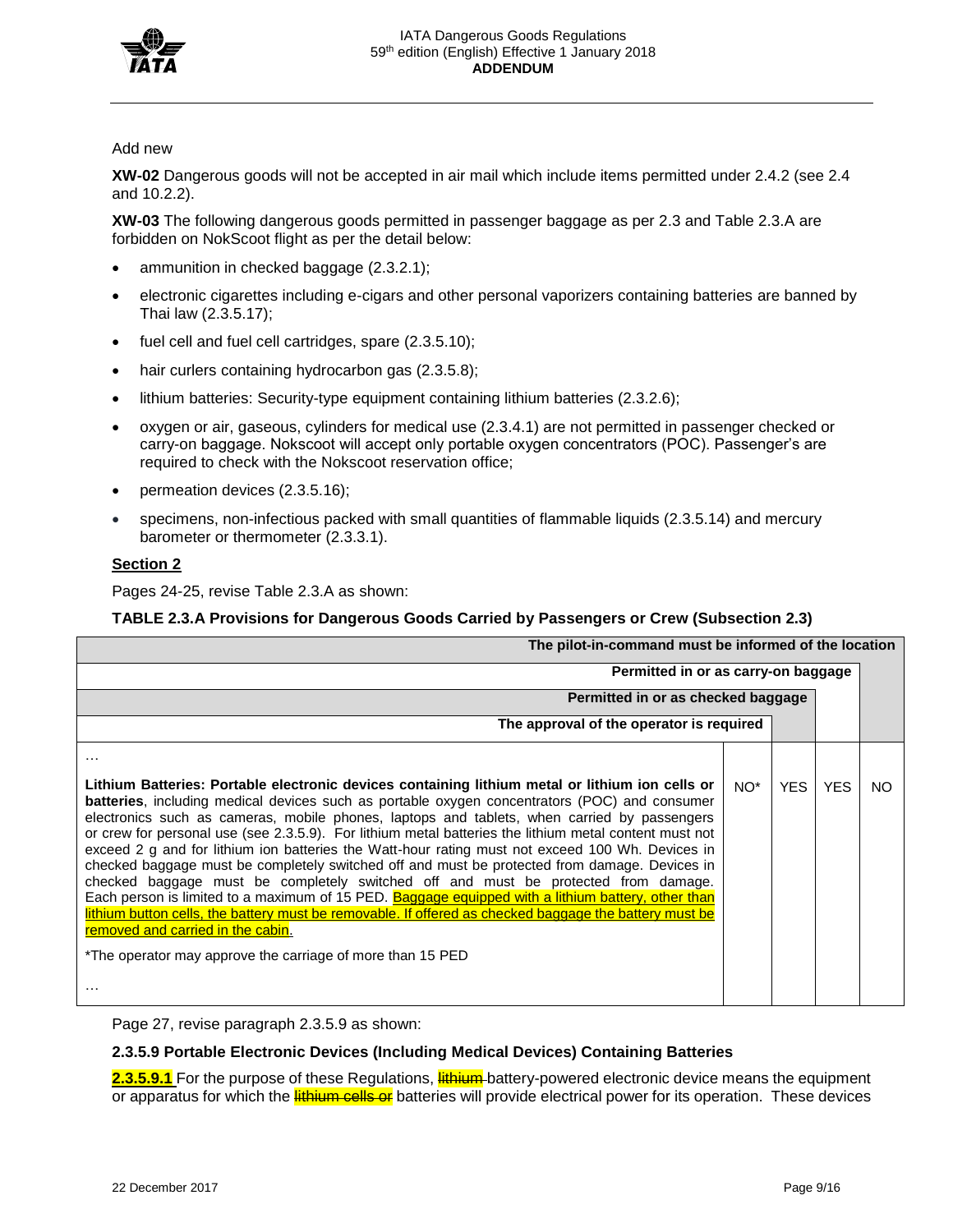

(PED), which may include medical devices such as portable oxygen concentrators (POC) and consumer electronics such as cameras, mobile phones, laptops and tablets containing batteries when carried by passengers or crew for personal use, which should be carried in carry-on baggage. Each person is limited to a maximum of 15 PED and a maximum of 20 spare batteries; however, the operator may approve the carriage of more than 15 PED and/or 20 spare batteries. Spare batteries must be individually protected to prevent short circuits by placement in the original retail packaging or by otherwise insulating terminals, e.g. by taping over exposed terminals or placing each battery in a separate plastic bag or protective pouch and carried in carry-on baggage only. If devices are carried in checked baggage:

(a) measures must be taken to protect the device from damage and to prevent unintentional activation;

(b) the device must be completely switched off (not in sleep or hibernation mode).

**2.3.5.9.2** Spare batteries must be individually protected to prevent short circuits by placement in the original retail packaging or by otherwise insulating terminals, e.g. by taping over exposed terminals or placing each battery in a separate plastic bag or protective pouch and carried in carry-on baggage only. Each person is limited to a maximum of 20 spare batteries; however, the operator may approve the carriage of more than 20 spare batteries.

**2.3.5.9.3** In addition, lithium batteries are subject to the following conditions:

- (a) each installed or spare battery must not exceed:
	- 1. for lithium metal or lithium alloy batteries, a lithium content of not more than 2 g; or
	- 2. for lithium ion batteries, a watt-hour rating of not more than 100 Wh.
- (b) batteries **and cells** must be of a type that meets the requirements of the UN Manual of Tests and Criteria, Part III, subsection 38.3;
- (c) each person is limited to a maximum of 15 PED; however, the operator may approve the carriage of more than 15 PED;
- $\left(\frac{ed}{ed}\right)$  articles containing lithium metal or lithium ion cells or batteries, the primary purpose of which is to provide power to another device, e.g. power banks, are permitted in carry-on baggage only. These articles must be individually protected to prevent short circuits by placement in the original retail packaging or by otherwise insulating terminals, e.g. by taping over exposed terminals or placing each battery in a separate plastic bag or protective pouch;
- (de) electronic cigarettes containing lithium batteries are permitted in carry-on baggage only (see 2.3.5.17);
- (e) if devices are carried in checked baggage:
	- 1. measures must be taken to protect the device from damage and to prevent unintentional activation;
	- 2. the device must be completely switched off (not in sleep or hibernation mode).
- (f) baggage equipped with a lithium battery, other than lithium button cells:
	- 1. if the baggage is to be checked in, the lithium battery must be removed from the baggage and the lithium battery must be carried in the cabin; or
	- the baggage must be carried in the cabin.
	- 3. baggage where the lithium battery is designed to charge other devices and cannot be removed is forbidden for carriage.

Page 32, Amend 2.6.8.2 as shown:

#### **2.6.8 Documentation**

…

**2.6.8.2** If a document (such as a bill of lading or air waybill) accompanies dangerous goods in excepted quantities, it must include the statement "Dangerous Goods in Excepted Quantities" and indicate the number of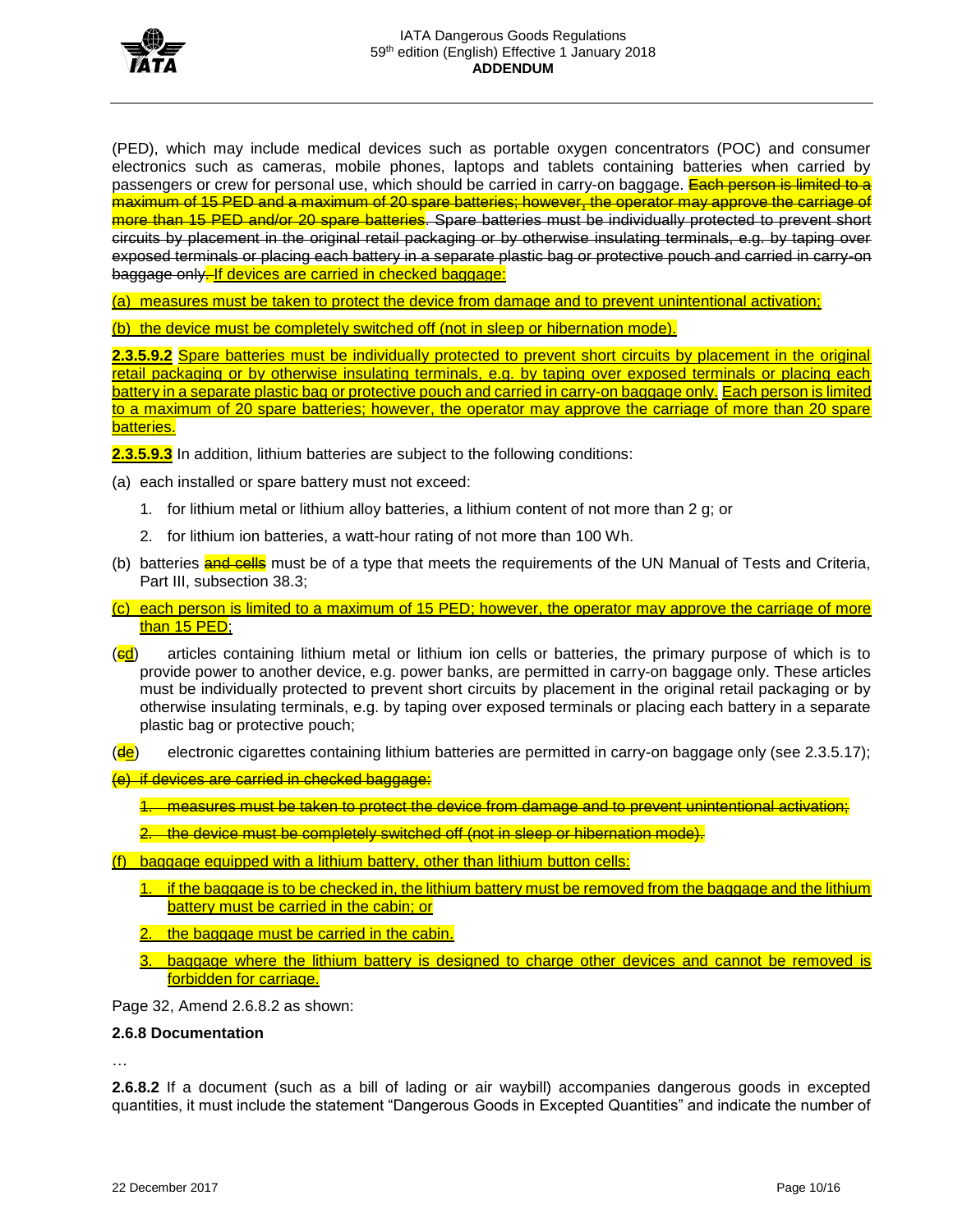

packages unless these are the only packages within the consignment. This information must be shown in the "Nature and Quantity of Goods" box on the air waybill.

## **Section 4**

### **4.4 Special Provisions**

Page 401, revise Special Provision A212 as below:

**A75** Articles such as sterilization devices, when containing less than 30 mL per inner packaging, with not more than 150 mL per outer packaging may be transported on passenger and cargo aircraft in accordance with the provisions in Subsection 2.6 irrespective of  $\frac{2.6.1 \text{ Z.} 6.2.2}{2}$  and the indication of "Forbidden" in columns G to L of the List of Dangerous Goods (Section 4.2), provided such packagings were first subjected to comparative fire testing. Comparative fire testing between a package as prepared for transport (including the substance to be transported) and an identical package filled with water must show that the maximum temperature measured inside the packages during testing does not differ by more than 200°C. Packagings may include a vent to permit the slow escape of gas (i.e. not more than 0.1 mL/hour per 30 mL inner packaging at 20°C) produced from gradual decomposition.

The requirements of 5.0.2.9 and 5.0.2.13.2 do not apply.

## **Section 5**

Page 430, amend Packing Instruction 114 as shown:

## **PACKING INSTRUCTION 114**

This instruction applies to UN 0407, UN 0448, **UN 0501** and UN 0509 on Cargo Aircraft Only.

The General Packing Requirements of Subsection 5.0.2, 5.1.0 and 5.1.1 must be met.

# **Section 7**

Page 703, amend Figure 7.3.X as shown:

**FIGURE 7.3.X**

**Class 9—Lithium Batteries**



**Name: Lithium battery**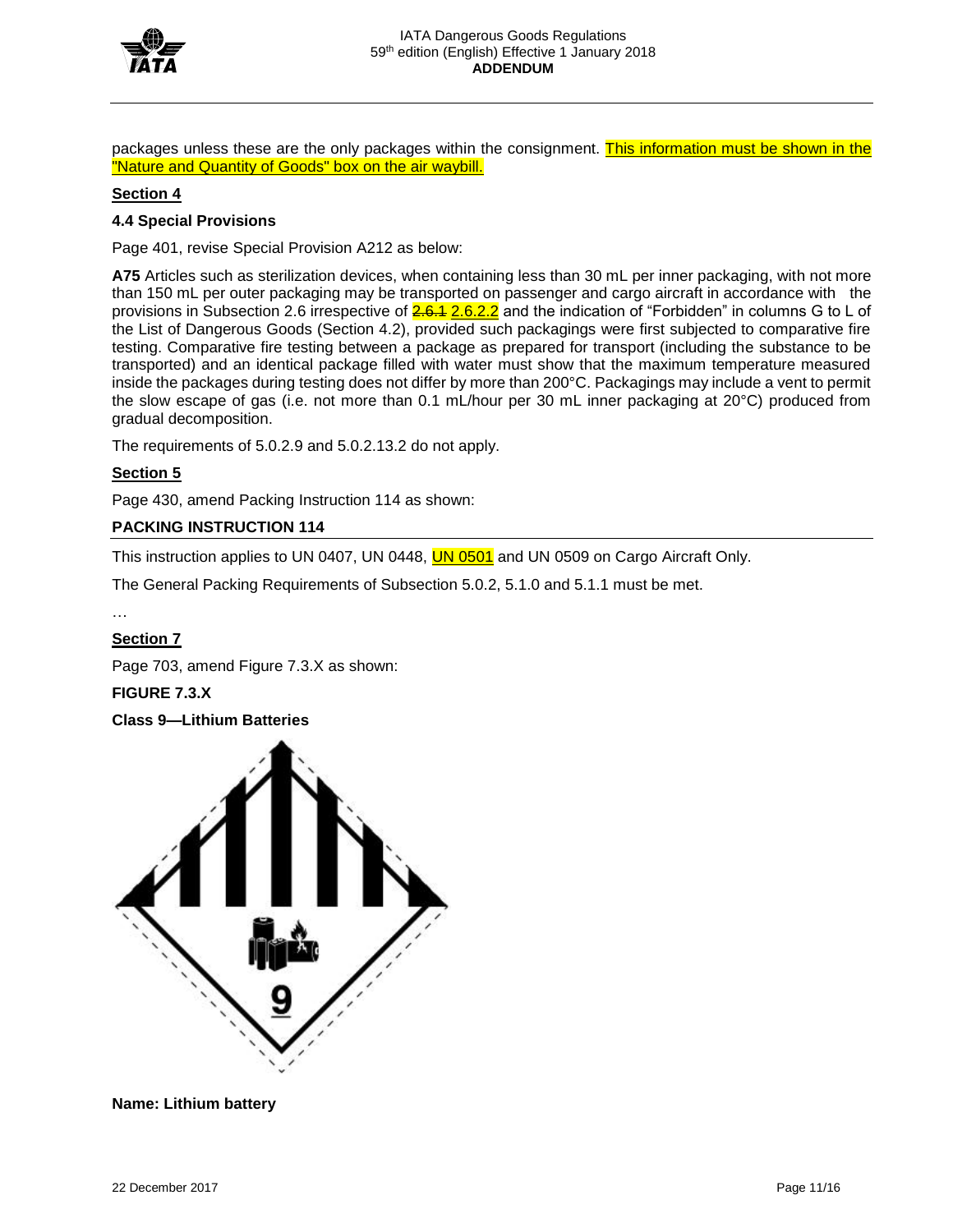

5 mm

## **Cargo IMP Code: RBI, RBM, RLI and RLM**

**Minimum dimensions: 100 × 100 mm Symbol (seven vertical black stripes in upper half; battery group, one broken and emitting flame in lower half): black Background: White**

Page 704, replace the magnetized label, Figure 7.4.A, with the following:



Page 704, replace the Cargo Aircraft Only label, Figure 7.4.B, with the following:

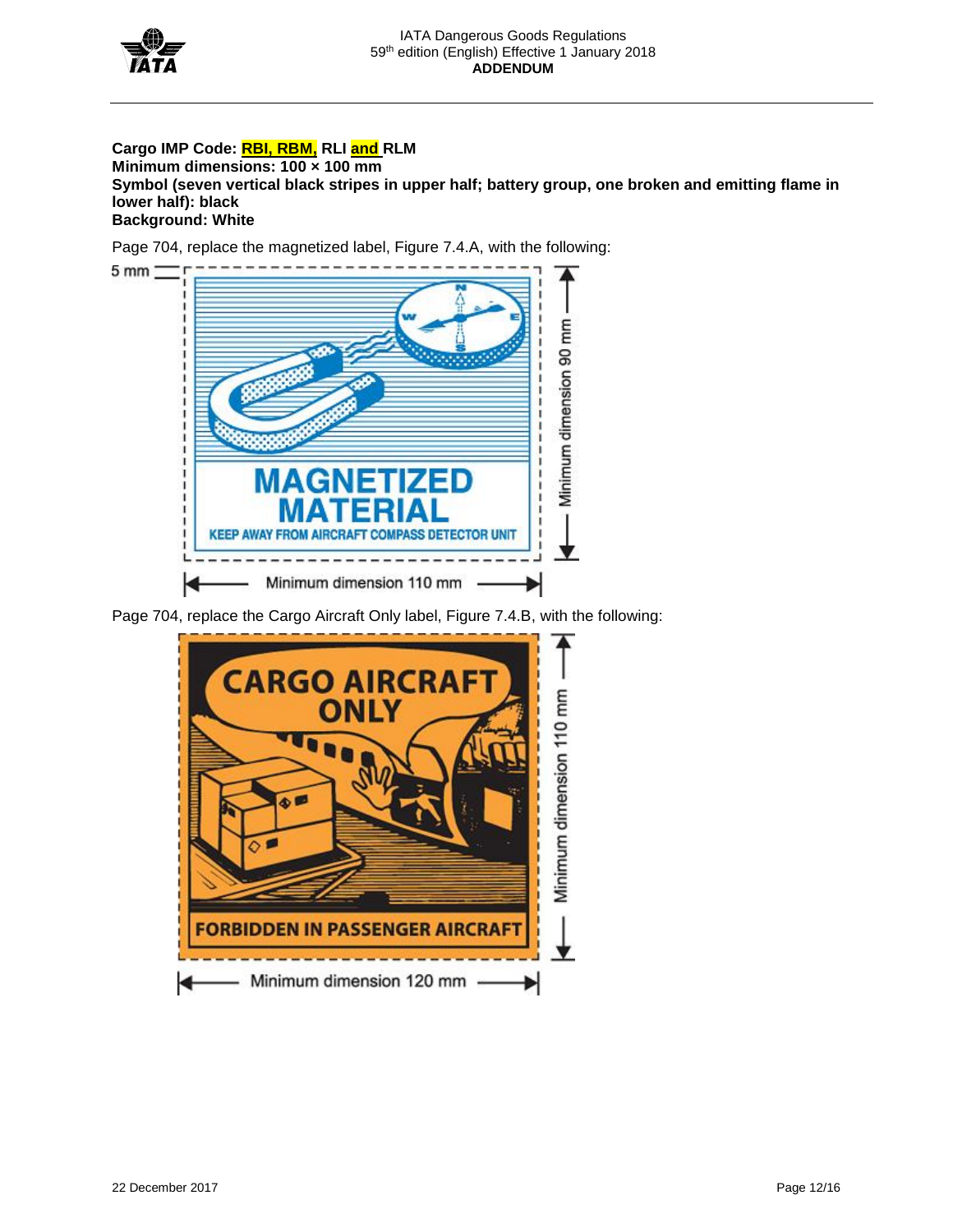

Page 705, replace the cryogenic liquids label, Figure 7.4.C, with the following:



Page 706, replace orientation alternate design, Figure 7.4.E, with the following:

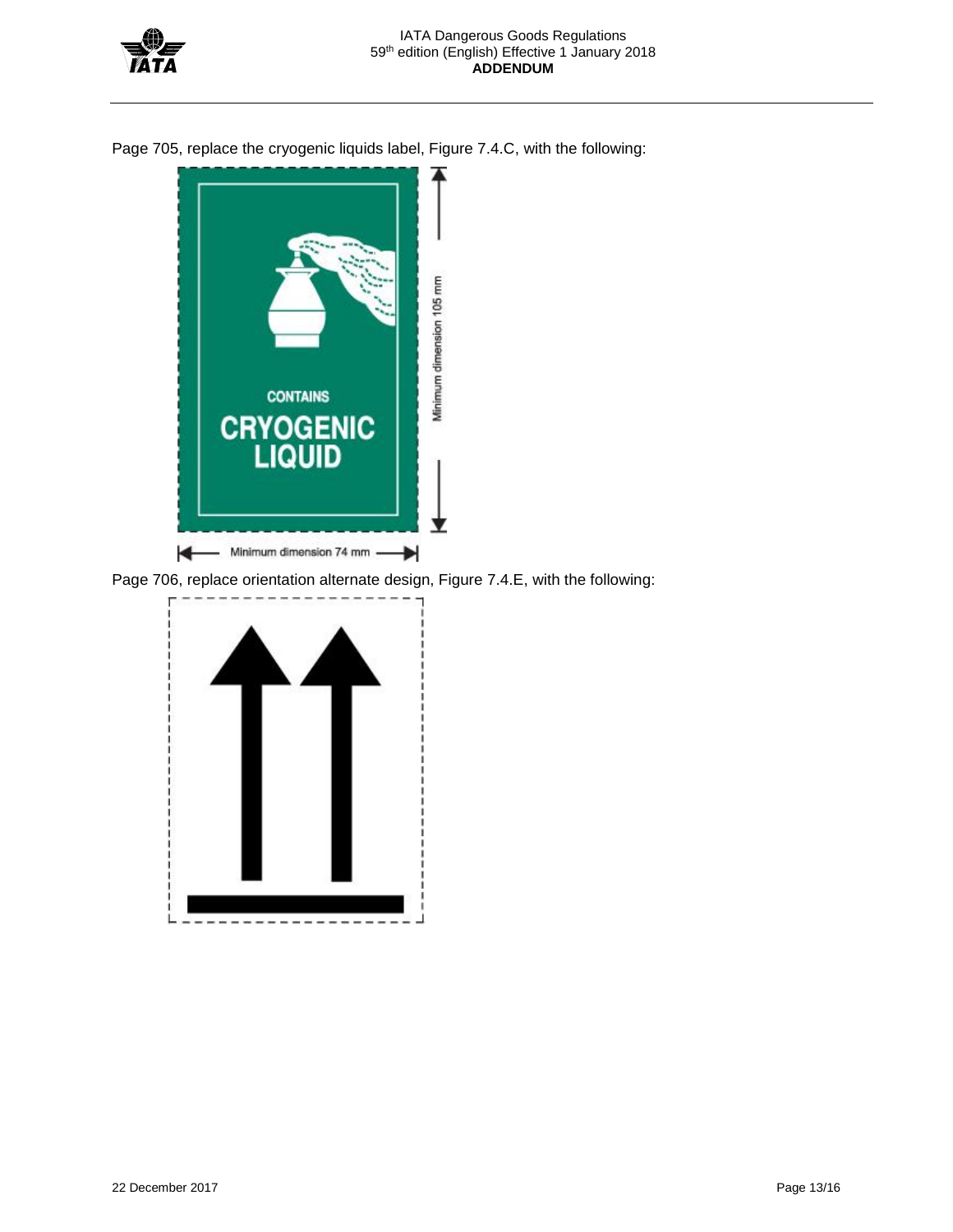

Page 706, replace Keep Away From Heat label, Figure 7.4.F, with the following:



## **Section 9**

Page 742, revise Note 2 under Table 9.3.A as shown:

## *Notes:*

- *1. An "x" at the intersection of a row and a column indicates that packages containing these classes/divisions of dangerous goods must be segregated. A "—" at the intersection of a row and a column indicates that packages containing these classes/divisions of dangerous goods do not require segregation.*
- *2. Divisions 1.4S, 4.1 and Classes 6, and 7 and 9 are not included in Table 9.3.A as they do not require segregation from other classes of dangerous goods.*

## **Section 10**

Page 816, revise paragraph as shown:

## **10.8.3.9.3 Third Sequence—Packing Instructions**

**Step 9.** Category of the package(s) and overpack or freight container:

- **(a)** the category of the package(s), i.e. "I-White" or "II-Yellow" or "III-Yellow". Where packages are placed in an overpack, the category of the overpack must also be provided;
- **(b)** for Category "II-Yellow" and "III-Yellow" only—Transport Index of the package(s). Where packages are placed in an overpack, the Transport Index of the overpack must also be provided. The Transport Index must be rounded up to the first decimal place;
- **(c)** for Category "II-Yellow" and "III-Yellow" only—dimensions including dimensional units of each package, or where placed in an overpack, the dimensions of the overpack, or dimensions of the freight container when used. The dimensions should be shown in the order length x width (or diameter for drum-shaped packages) x height, with the height as the last dimension. "L", "W" (or "D"), "H" may be shown immediately preceding each dimension. The order if different from L x W x H must be clearly indicated what each dimension represents. The Transport Index must be rounded up to the first decimal place;
- **(d)** for Fissile Material: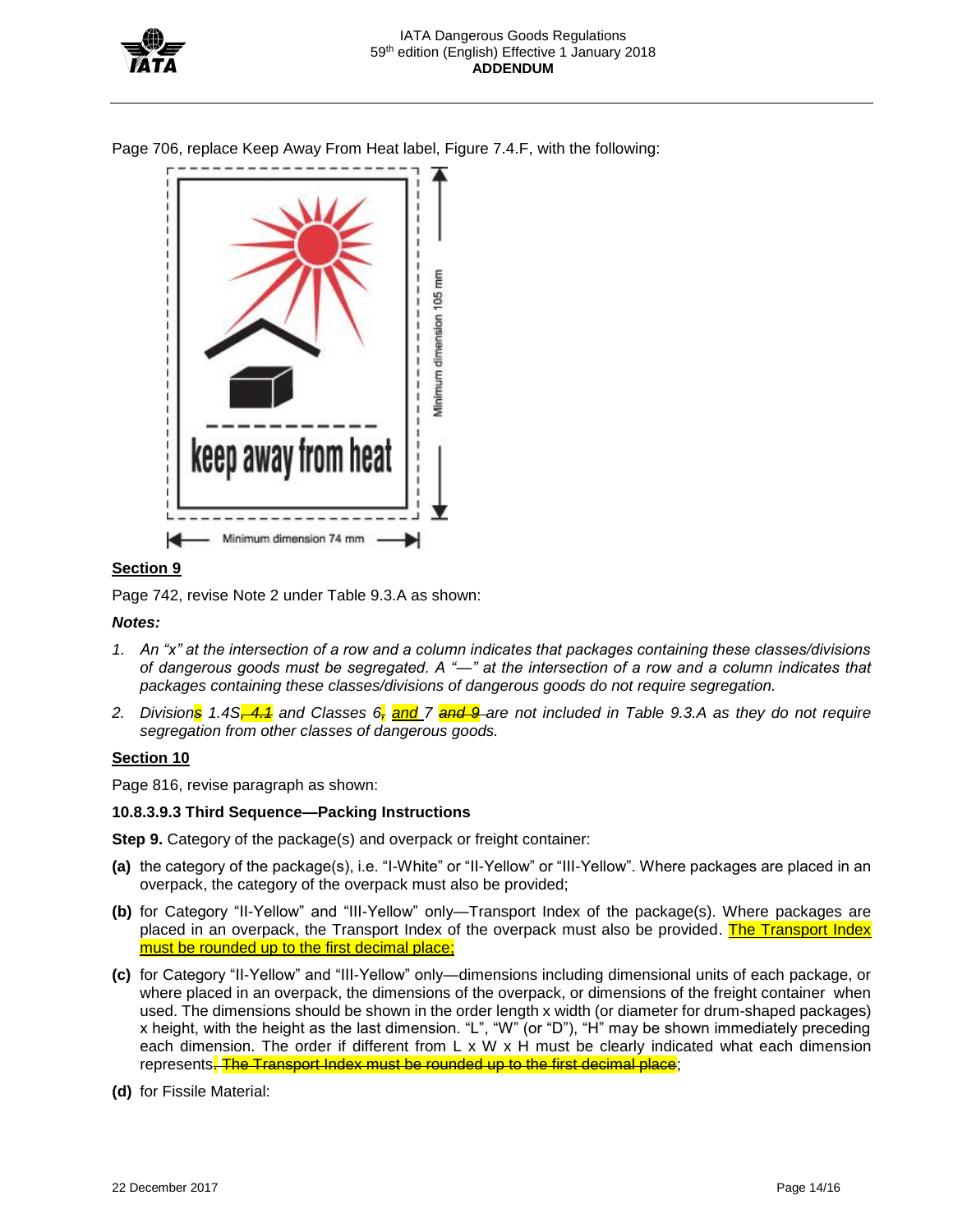

- **1.** shipped under one exception of 10.3.7.2.1 to 10.3.7.2.6, reference to that paragraph;
- **2.** shipped under 10.3.7.2.4 to 10.3.7.2.5, the total mass of fissile nuclides;
- **3.** contained in a package for which one of 10.6.2.8.1.3(a) to (c) or 10.6.2.8.1.4 is applied, reference to that paragraph;
- **4.** the Criticality Safety Index, when applicable.

## **Appendix D.1**

Page 886, amend contact details for Benin (DY) as follows:

#### **Benin (DY)**

Qualité de Responsible du Transport Aérien de Marchandises Dangereuses L'Agence Nationale de l'Aviation Civile ANAC Benin Avenue Jean Paul II Route de l'Aéroport. Porte N4912 01 BP 305 Cotonou **BENIN** 

Tel: +229 21 30 92 17 Fax: +229 21 30 45 71 email: anacaero@anac.bj Website: www.anac.bj

Page 893 amend contact details as follows:

#### **Japan (J)**

Special Assistant to the Director for the Safe Transport of Dangerous Goods Flight Standards Division, Aviation Safety Dep., Civil Aviation Bureau Ministry of Land, Infrastructure, Transport and Tourism 2-1-3 Kasumigaseki Chiyoda Ku, Tokyo JAPAN Tel: +81 (3) 5253 8737, Ext. 50123 & 50124 Fax: +81 (3) 5253 1661 email: [sugimoto-h2vt@mlit.go.jp](mailto:sugimoto-h2vt@mlit.go.jp)

Page 895 amend contact details as follows:

**The former Yugoslav Republic of Macedonia Macedonia, Republic of (MKD)\***  Civil Aviation Agency Str. Dame Gruev No.1 1000 Skopje MACEDONIA (FYROM) The former Yugoslav Republic of Macedonia Tel: +389 (02) 3 11 40 46 Fax: +389 (02) 3 11 57 08 email: info@caa.gov.mk Website: [www.caa.mk](http://www.caa.mk/)